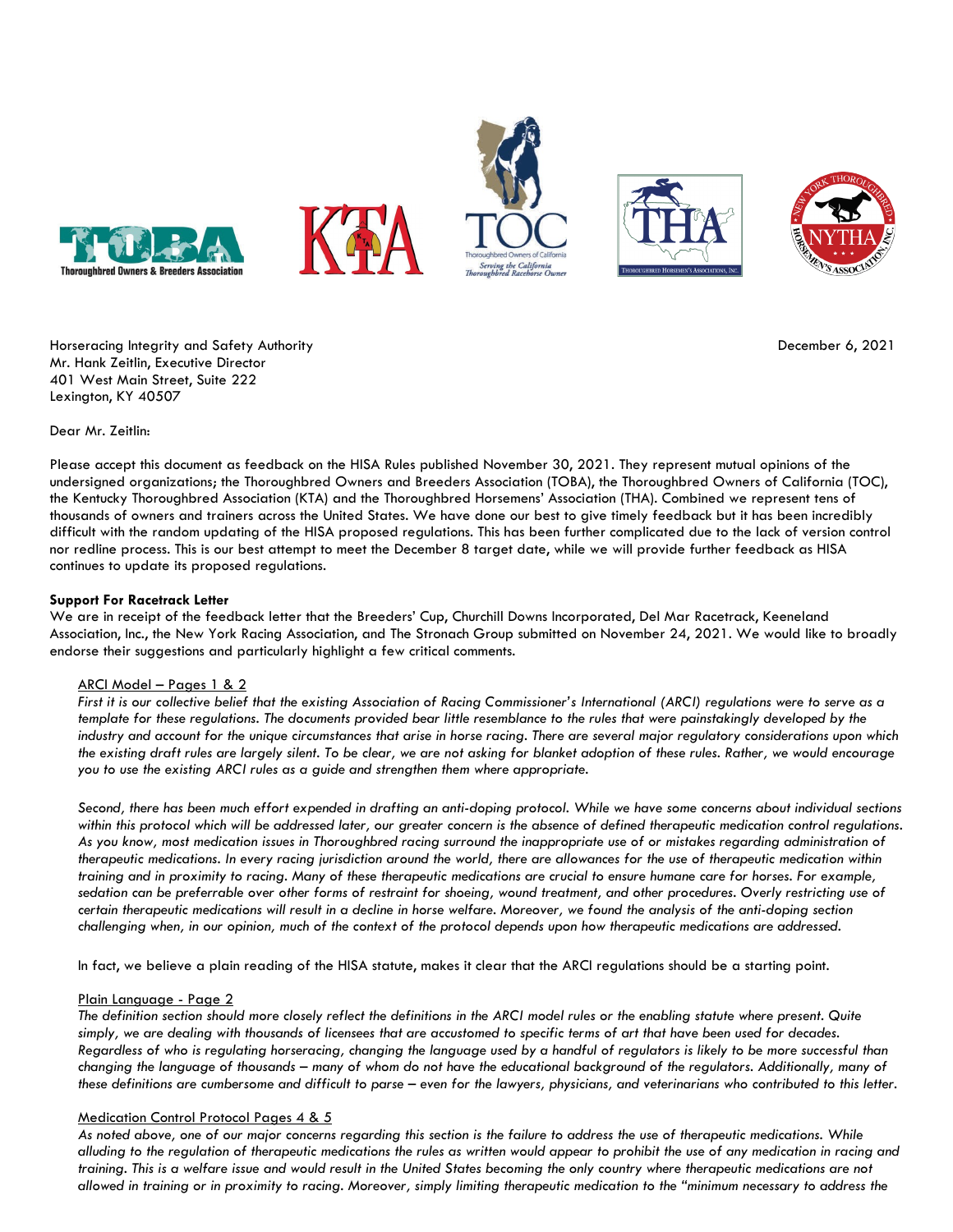*diagnosed health concerns" will prove problematic.* 

*The IFHA, ARF, and EHSLC each have screening levels for permitted therapeutic medications in racing. These are based upon governmentally approved medications in each region as well as decisions made by the local regulators. To be clear, even in IFHA signatory countries, there are often additional medications allowed in proximity to racing and in training that are not covered by IFHA screening limits. The choice of whether a medication is included on the IFHA screening limit list is based upon the consensus of the need for a medication across the globe – and many of the current IFHA substances are not approved for use in the horse by the US Food and Drug Administration. Accordingly, we would urge the Authority to review the existing ARCI therapeutic medication thresholds which were primarily established through research performed by the Racing Medication and Testing Consortium and cover approved medications in the United States*

From the THA's letter on October 27, we think this section sums it up well:

*Our Industry has operated under a regulatory scheme for well over six (6) decades that Is surprisingly uniform, simple and easy for*  racing's participants to understand. Racing Is an agricultural Industry. Its participants are mostly Individuals who have grown up on farms, *in the industry, and who have Immigrated from other countries. They are [more humbly] educated and are devoted to the horse and Its safety and welfare. Racing's participants are very different from those in human sport who mostly come from colleges and universities and are well-educated, and what Is tolerated In human sport would never be tolerated In racing.*

We have also identified three significant areas that we feel need to be addressed in a substantial way.

#### **Missing Information**

As we noted in our letter dated December 2, two critical areas of evaluation have yet to be distributed – The **Medication Control Prohibited List and the Assessment Structure.** Not only are both required submissions under [16 C.F.R. § 1.141 (b) & (k) but they are central to anyone's ability to evaluate the efficacy of the complete regulatory scheme.

Medication Control should be at the heart of the efforts to a) protect our equine athletes and b) insure a level playing field. Medication is necessary for any professional athlete and our horses benefit when they are used appropriately. The delay in releasing the document is difficult to understand as it should have been the first document released and the one in which anti-doping controls were built around.

Having a chance to review the assessment structure is obviously important to all stakeholders. Estimated costs, who they will be borne by as well as where the funds will be deployed need to be justified and revealed in a transparent manner. Further, since neither HISA nor USADA have a great deal of experience in operating these sorts of programs at scale, the feedback they receive from regulators and other industry participants will be invaluable. Once again, we are confused by the delay of such an important document.

## **Owner Responsibility**

17.1 As a condition of participating in or preparing for a Race or working with a Covered Horse which is participating in or preparing for a Race, Covered Persons agree to release and hold harmless the Agency, the Authority, and all other Equine Constituencies and their designees from any claim, demand or cause of action, known or unknown, now or hereafter arising, including attorney's fees, resulting from acts or omissions which occurred in good faith.

- 1. As with most waivers, releases, indemnifications, etc., the devil is in the details. Is this the actual language that owners (and any other Covered Persons) will be asked to sign? We can't provide meaningful feedback until we see the exact language.
- 2. That said, there are many potential land mines in the language above (e.g. "good faith" on whose part, as determined by whom? What exactly does "hold harmless" mean in this context? Is "all other Equine Constituencies" really meant to include every single person and entity in the sport? Does "acts or omissions" really include anything that might be involved in getting a horse ready for a race, not just regulatory actions? etc.).
- 3. The breadth of this single sentence is enormous. It involves a fundamental reworking of the entire legal structure of the sport, going well beyond the issues of medication and safety.
- 4. We have owners throughout the country with billions of dollars invested in Thoroughbred racing and breeding bloodstock. Many of them have business or legal experience that will make them very reluctant to sign something this broad and one-sided.
- 5. We understand HISA's desire to streamline the adjudication of alleged violations. But if this is to be successful it has to be balanced with fairness and due process, and cannot include attempts to limit the ability of any Covered Persons to exercise their constitutional rights as citizens.

## **Track Safety Program – Insufficient**

We believe a robust plan for Racetrack maintenance and racing standards is critical (also called for in HISA's enabling legislation) if HISA is going to meet its mission. A well-conceived standards and accreditation program will not only hold all of our Racetracks to a higher standard, but if implemented correctly with education and shared resources, will make our smaller Racetracks more efficient and aspirational in safety matters. This view is even supported by the racetracks themselves - *Generally, the Racetrack Safety section of the document reads like a guide – not a regulation. Much of the information contained in the document is best limited to a training or policy guidance manual.* See page 10 of the Racetrack letter.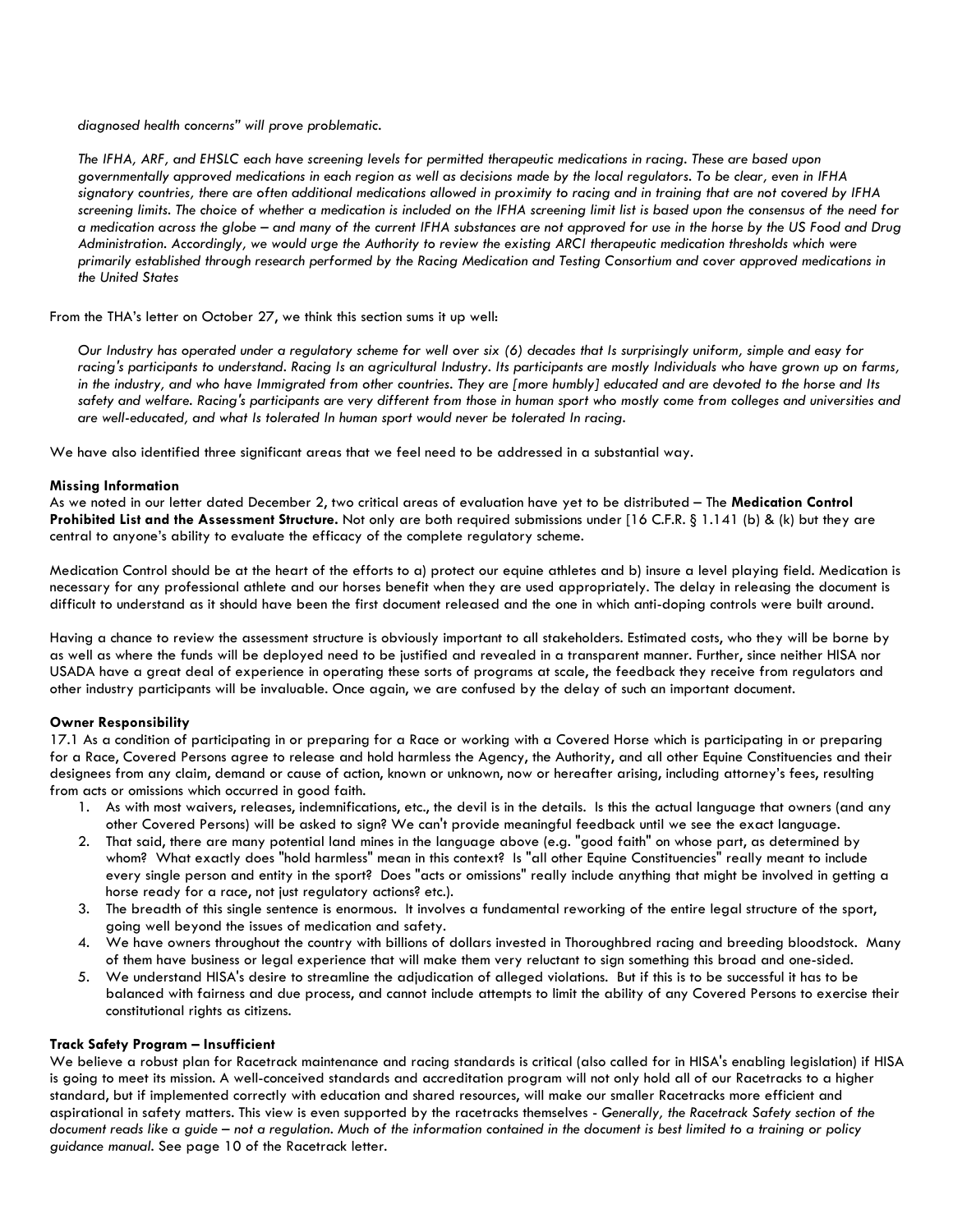Following are suggestions for a well-designed program of standards and accreditation:

- 1. **Racetracks as Institutions** Institutions, along with licensed persons need to be emphasized. The point of HISA is accountability, so if we are going to raise the standards on individual actors, how can we not hold the Racetracks themselves to a higher standard? Racetracks should be the legal equivalent of a "covered party" and be required to meet the same levels of compliance.
- 2. **Mimic The Medication System** Create a system that has both Major and Minor safety and operational standards. The Major standards would be necessary for a Racetrack to operate, if the track can't meet that level, then it really should not be in business. Minor standards are more akin to best practices and need not be met in full, but in some high percentage. This lets Racetracks focus on the standards that are truly important, while preserving some independence and a nod to local norms. It gives them the ability to apply their efforts most efficiently.
- 3. **Comprehensive and Specific** The list of standards (both Major and Minor) needs to be more comprehensive and specific. Comprehensive, in that more of the NTRA's Safety and Integrity Code of Standards should be incorporated. Specific in that Racetracks need to know exactly what is expected of them.
- 4. **Time Frame** Tracks should be accredited every two years. The standards and accreditation process should be built into their operational and risk mitigation business systems.
- 5. **Scoring System** Create a straight-forward, objective measurement system for scoring Racetracks' compliance. For instance, simple questions that can be answered and scored: Do you perform necropsies? Do you send injury data into HISA's database? Do you routinely measure moisture content of your surfaces? Yes, great, can I see the log?
- 6. **Educational Approach** A standards and accreditation program built in this manner really relies upon an educational approach. The standards, and the explanations for why they are important, become the curriculum for which Racetracks need to prepare. The accreditation process is, in essence, the exam where Racetracks prove competency in the curriculum. It's akin to receiving an operational or professional license not unlike the process that many professionals already go through, be it a Series 7 exam or a Bar Association exam or a Veterinarian's Board.
- 7. **Remediation Plan** If this is an educational process, we would hope that every teacher would have a remediation plan for his/her students. This process should be no different. Racetracks that do not meet standards, either substantially or partially should have a detailed report prepared for them outlining their specific areas that need to be corrected.
- 8. **Probationary and Provisional** In the original HISA draft, there was a lot of "squishy" language that gave HISA a substantial amount of leeway to judge whether tracks were attempting to comply. We believe this approach to be a mistake and not consistent with how "covered individuals" are being judged. How the accreditation process will be administered needs to be clear to both HISA and the covered tracks. As with the medication rules, the simpler the judgement system the better.
- 9. **Emergency Intervention** If there is a situation where animals and humans are at risk and a track is unable or unwilling to intervene, HISA needs to ability to act quickly, ensuring the safety of both equine and human athletes.
- 10. **Transparency** The standards, how each Racetrack responds to them and the thresholds for passing, should be available for public review. Transparency allows the public to have confidence in how Racetracks are operating, it allows the Racetracks to judge themselves versus their peers and it is the proof of HISA's efficacy.

This program should really be the cornerstone of HISA's focus. HISA's primary remit is to lower the breakdown rate of our horses. There is nothing more important in its mandate than getting a standards and accreditation system right.

## **Specific Rule Specific Recommendations**

Following please find more specific recommendations. We did our best to organize them, but the ever-changing nature of the document made that difficult. They are organized in three categories: General Thoughts, Safety and Welfare, and Medication Control and Anti-Doping.

## **General Thoughts**

- 1. These regulations and the others we have reviewed refer back to the Authority entering into agreements with State Racing Commissions. This leads to two questions:
	- a. How will HISA operate if a State Commission chooses not to participate?
	- b. How will HISA operate in a state like Florida that does not have a Racing Commission?
- 2. Aftercare/Transition provisions should be included in the Safety/Welfare section.
- 3. Security Assessment & Training should be included in the Anti-Doping & Therapeutic Medication section
- 4. What happens to Equine Injury Database that has been compiled to date??
- 5. Are recommendations of fatality reporting shared with all the stakeholders at a track/region/national level? If so, how will this be communicated?
- 6. Will Equine Medical Directors still exist, or will the new title be Safety Director?
- 7. What happens to the Jockey Injury database?
- 8. 46.2 (b) Stewards discretion re: disciplinary action for reckless riding should there be an established penalty system to manage multiple violations?
- 9. Consider replacing "drug" throughout document with different medical term. "Medication" would be a better choice.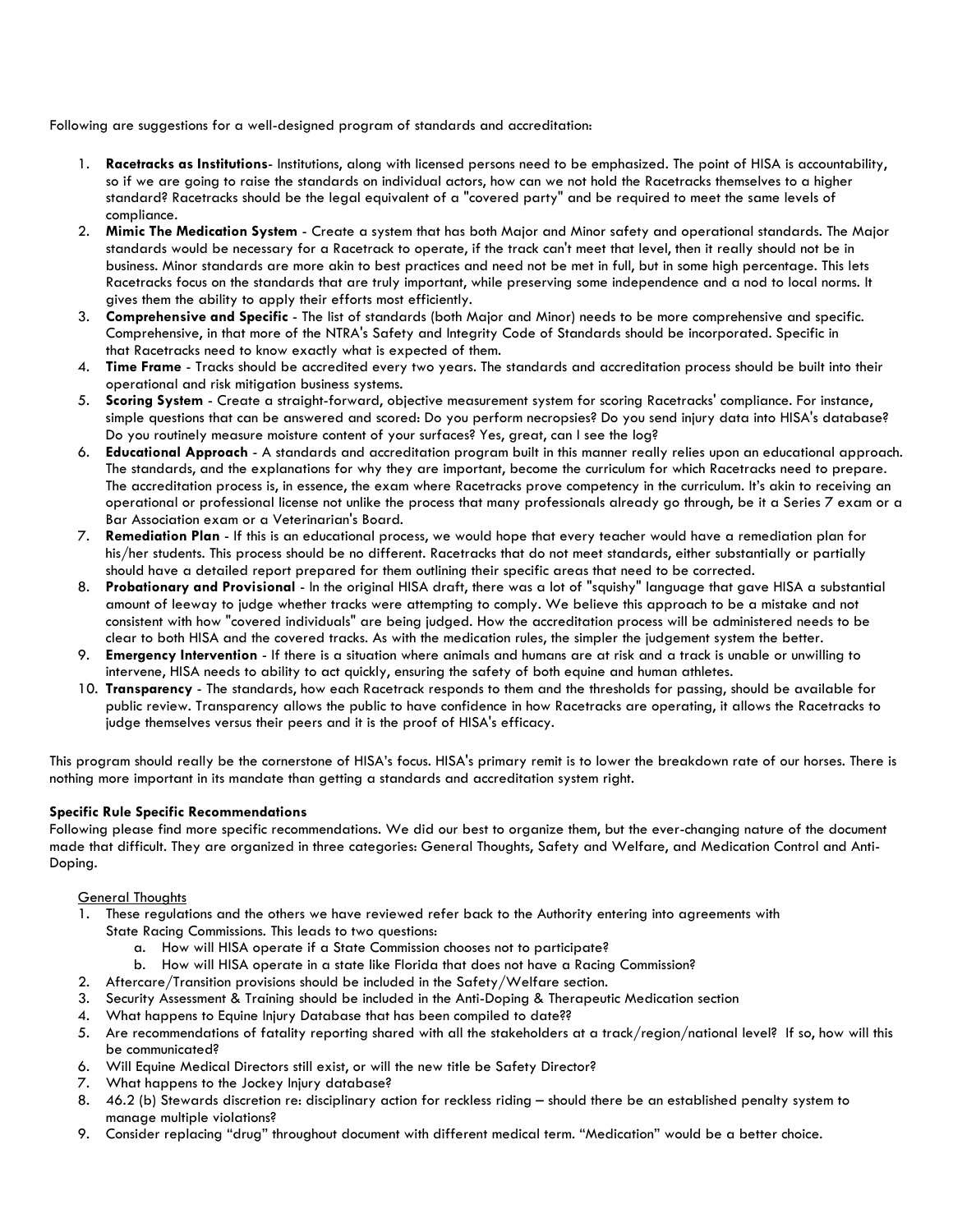#### Safety and Welfare

- 1. Page 5 G. How does the Authority enforce a non-accredited track from simulcasting?
- 2. Page 11 b. should read "unconditional authority to Recommend to the stewards"
- 3. Page 12 c. same comment to recommend a scratch
- 4. Stewards would not overrule a scratch recommendation, but we think having them involved will provide consistency.
- 5. There is still no provision that a scratch is irrevocable.
- 6. Page 18 (B) 1. How would going to the Symposium qualify for 8 hours of CE for a Veterinarian?
- 7. Page 20 21 (F) Should be a provision that does not mandate the ambulance shall follow the field. (weather, size of track)
- 8. Page 30 (B) d. Is it necessary to void a claim for a horse that displays ataxis?
- 9. Page 30 e. Voiding a claim for a positive test is not practical.
- 10. Page 31 (7) shock wave on a list for 30 days is way beyond the current 10-day standard
- 11. Page 33 (C) Disqualifying a horse for a whipping infraction is arbitrary weather it is 5 strikes or 10
- 12. Racing Surface Monitoring and Maintenance
	- a. This section is a mere 3 pages when it is one of these most critical factors in **SAFETY AND WELFARE** for both racehorses and jockeys! This where the rubber hits the road and where it will be imperative that the racetrack facility be on board with the goal of safety and improvement; and, willing to be transparent and accountable for their maintenance and investment in racing surfaces.
	- b. Specifics regarding the gaps, starting gate and emergency racetrack warning system are inadequate.
	- c. Dirt and Synthetic should be addressed separately as they are very different maintenance protocols
	- d. Consider language that mandates immediate track condition review/testing w/ unbiased outside (no conflict of interest) consultation with increase in injury prevalence (set acceptable variance%)
	- e. 43.5(b)(6) Where is the Racetrack Surface Standard Practices document located? In annex?
	- f. 43.5(d) protocols for measurement of moisture content and cushion depth? Range of acceptable limits for both dirt and synthetic surfaces should be contingent upon regional geographic difference.
	- g. 43.6(a) surface maintenance logs and material addition/renovation logs submitted how and when to Authority? Adequate notice of change given to horsemen & veterinarians of changes incurred?
- 13. 30.4(f)1 scope of lameness diagnostics? Physical exam or imaging only?
- 14. 30.4(f)5 deleted brief stethoscope exam -- why? Should be "minimum" standard
- 15. 30.5(b) notification of being put on Veterinarian's List would be delivered how? Currently a hodge podge of delivery systems and tracking that varies between states – often not known by trainer until entry day!
- 16. 30.5(b) Entry of horses can occur when after removal from the Veterinarian's List? Current horse may be entered but may not run until it comes off the list – variable entry dates makes this a critical point.
- 17. Racehorse Monitoring 31.1(b) who is submitting this information to the Authority? What format?
- 18. Racehorse Treatment History 32.1 & 2(a) . . . transfer of 60-day medical records . . . was previously stated to be 30 days seems pretty arbitrary.
- 19. Racehorse Treatment History 32.2(d)7 Responsible Person to report arthroscopies, colic surgeries etc.? should list the surgeon of record in order to facilitate follow-up.
- 20. Claiming Races 33.2(c)(5) positive test still challenged by the interim period prior to return but after claim regarding care and treatment of the claimed horse – no regulations to address this concern?
- 21. Prohibited Practices 37.2 Use of ESWT to desensitize during racing this is redundant as the horse is already on Veterinarian's List for 30 days. How will desensitization be defined/identified for training purposes?
- 22. Prohibited Practices 37.6 Use of electrical medical therapeutic devices . . . within 48 hours of a training activity . . . was previously 24 hours of racing – these modalities are considered physiotherapy and often used on a daily in conjunction with their training schedules – hard to reconcile the way this regulation is written.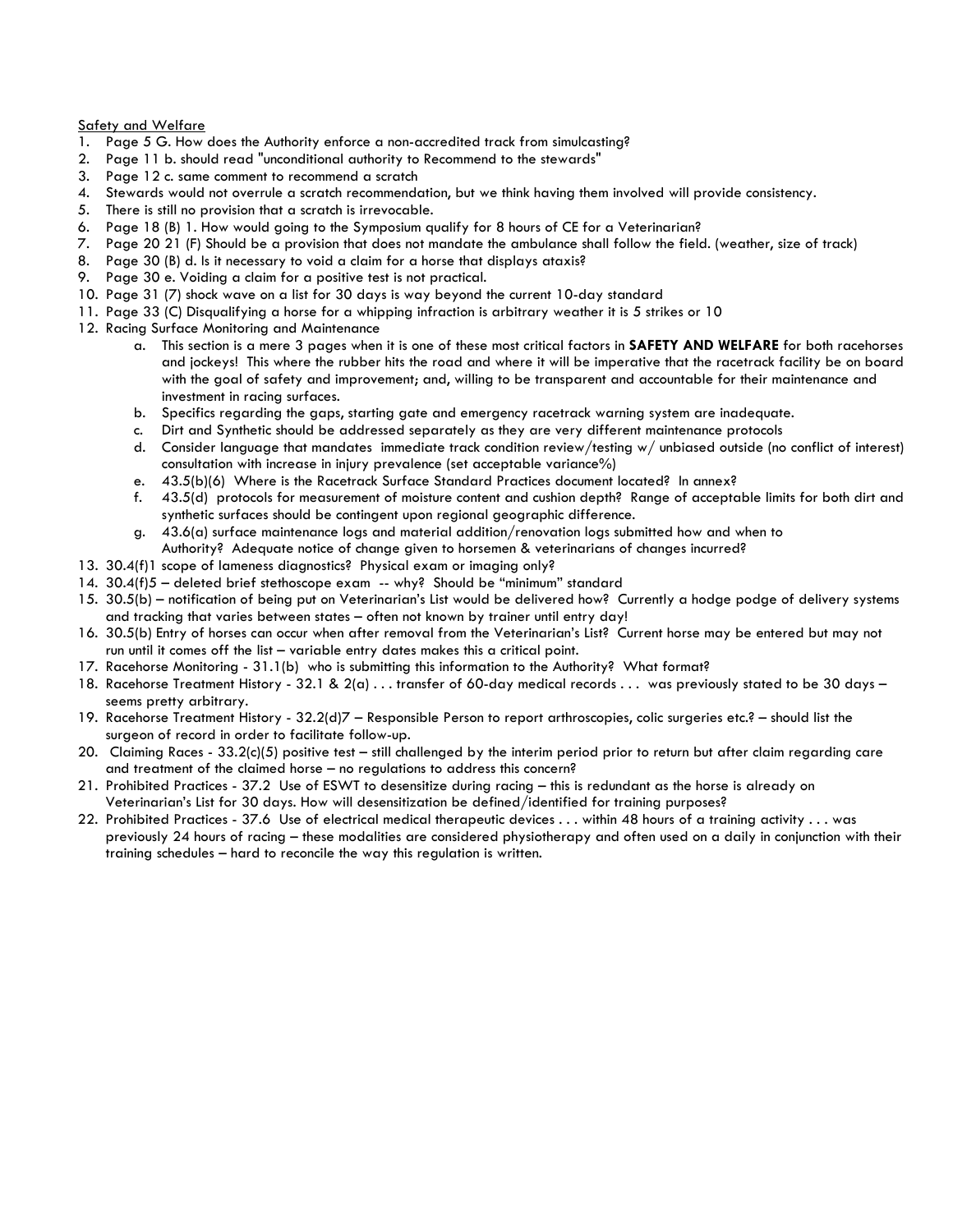Medication Control and Anti-Doping

- 1. 2.1 and 2.2 to "Responsible persons'" & "Covered persons" which in lieu of trainer is applied to the Horse's owner. We suspect this circumstance is during a lay-up or "spell," however the document does not make specific reference to when this responsibility shifts.
- 2. Article 2.7 lists prohibited method, and subsequently your appendix points to a prohibited list May we view this list? The previous "Racetrack Safety Committee Rules" referenced ice usage, something widespread on every backside as being reportable.
- 3. Prohibited Substances 4.1 "most up-to-date version" will be published where/how will notification be given to horsemen/veterinarians?
- 4. Article 4.4 Monitoring Program We understand the Agency/Authority wants to gather data on new, unknown substances which may be performance enhancing. Regarding monitoring, could a penalty or "positive" be applied retroactively on a monitored substance known to be used on a horse? Also, would this monitoring be made public as described in section 12.3
- 5. Retired Covered Horses Returning 5.6 (a) It is unclear how this would play out? Appears horse cannot return to racing for 6 months post notification but can train (including works?) but is not subject to OOCT due to interim retired status? Thoroughbred racing supports a commercial breeding market worldwide. There are historical circumstances when owners have every intention to retiring both stallion and/or broodmare prospect to the breeding shed only to be found to be subfertile. We understand there is a 6-month stand-down period before returning to work likely to prevent use of Anabolic Steroids, however would it be possible to allow for a monitored period of say a calendar year from retirement, as a hedge to return quickly if the owners choose to return racing?
- 6. Results Management 7.1 Adverse Analytical Findings Reports Anti-doping/Medication Control is inconsistent throughout this section -- often only stating Anti-doping whereas we know historically that 98% of these adverse findings will be Medication Control violations.
- 7. Identification of Prior AD MC Violations 7.3 " . . . any prior anti-doping or medication control rule violation under this protocol exists." Does this refer to this specific Covered Person or for the asserted violation in general?
- 8. Provisional Suspensions 7.4 (c) What about the lost opportunity during the provisional suspension? Liability to Authority?
- 9. 7.4.1.2 Provisional Suspensions We believe allowing three failures to produce a horse for examination is too lax.
- 10. Article 9 Automatic Disqualification of Covered Horse's results Does this DQ occur after the first test, or does it wait on the "B" sample as described in Article 7.1.1.4?
- 11. Article 10.12.1.3 Status of Ineligibility or Provisional Suspension The requirement to provide whereabouts continues even if a sale or retirement occurs?
- 12. Article 16 Additional Roles and Responsibilities of Covered Persons This section is vital to compliance and must be drafted in a more straightforward prose to laypeople, i.e., trainers in the United States. The preceding Article 15 provides a framework for this.
- 13. Veterinarians Responsibilities 16.3 (a) Typically these will be breeding farm vets are they covered persons? Or is this merely delegation of responsible person to transmit the information provided by the farm vets?
- 14. Veterinarians Responsibilities 16.3 (c) Does this section give any consideration for State Medical requirements/rules?
- 15. Anabolic Androgenic Steroids Multiple testosterone derivations can they be identified as exogenous vs endogenous?
- 16. Beta-2 Agonists Is Salbutamol a therapeutic exception (exemption?)?
- 17. Thyroid Hormone (Thyroxine) no therapeutic exception identified with medical diagnosis (see current NY requirement).
- 18. Diuretics and Masking Agents How would the exceptions be regulated for furosemide/trichlormethiazide? Medical records or other form of notification?
- 19. Prohibited on Race Day given the 21.2 "Race Period" prohibition (48 hours) it seems this section is mislabeled and should read "Prohibited during the Race Period"
	- a. In practice the orally administered chondroitin/glucosamine & vitamins will perpetuate the use of products with no scientific efficacy OR proof of safety to the horse – supplements and over the counter products are currently very poorly policed as they fall outside of the FDA jurisdiction for the most part and does not require validation of the claims made
	- b. It is inappropriate to administer vaccines against infectious agents within the Race Period this should be excluded.
- 20. 23.2 (a)  $M5$  I/A injection what is M5??